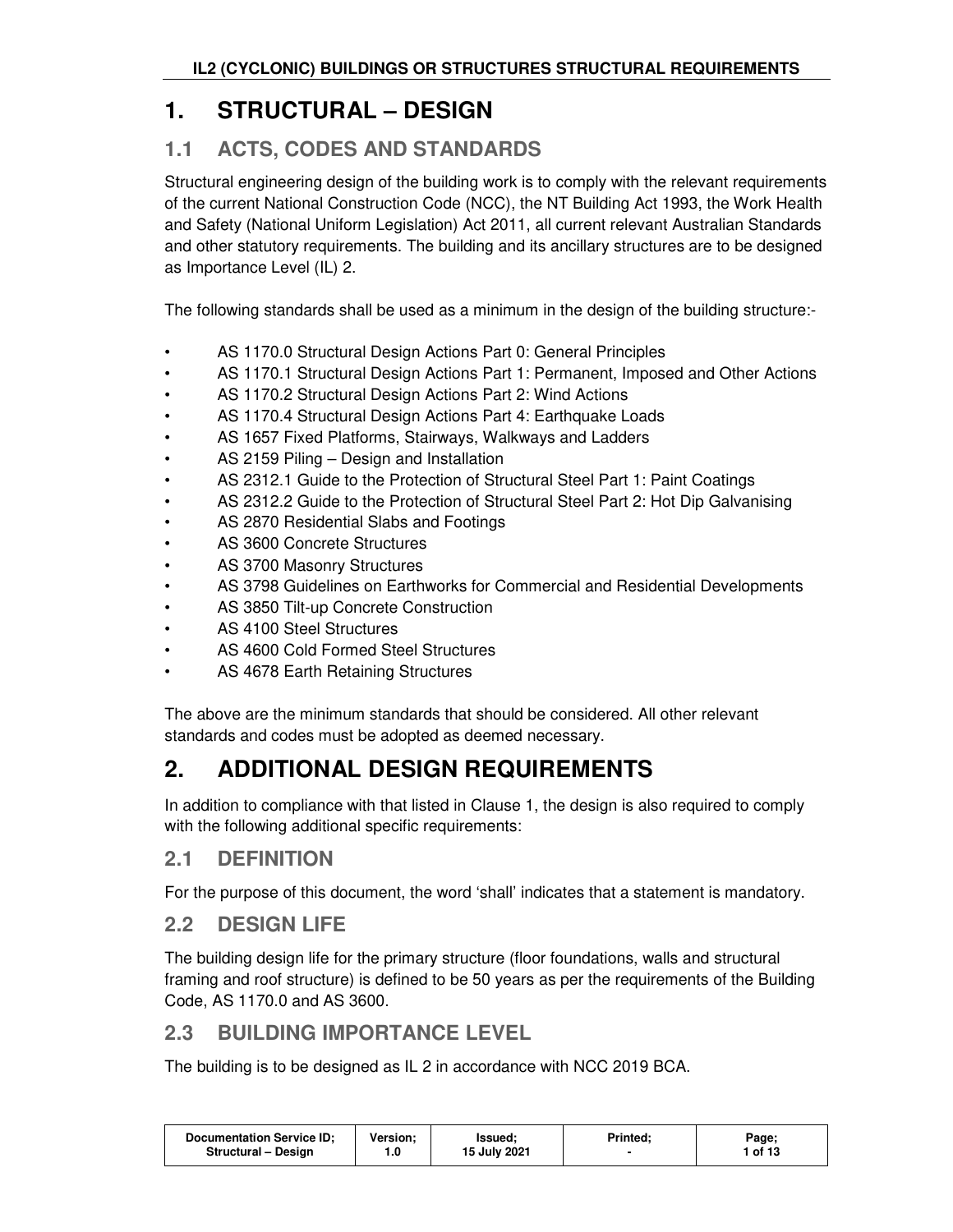## **2.4 DESIGN LOADS**

The design of the building structure (for stability, strength and serviceability) and external fabric, including windows and doors, shall be capable of resisting the loads listed below. As a minimum the following information shall be noted in tabular form on the structural drawings approved for construction:

- Design superimposed dead loads
- Design live loads
- Special design live loads in localised areas such as compactus storage
- Design wind loads
- Design earthquake loads
- Design bearing pressures for foundation material
- Any other relevant loadings

All design loads and their parameters relevant to the project shall be fully stated on drawings.

## **2.5 DEAD AND LIVE LOADS**

The dead loads shall be calculated in accordance with the principles of AS 11 70.0 and AS 1170.1 and utilise a gravity constant of 9.81m/s<sup>2</sup> .

Superimposed Dead and Live Loads are to be calculated in accordance with the minimum loads described below (unless exceeded by the loads described in AS 1170 in which case the design must be for the higher load).

| <b>AREA/USE</b>                                | <b>LOAD</b>       | LOAD (kPa)                               | <b>LOAD</b><br>(kN) | <b>COMMENTS</b>                                |
|------------------------------------------------|-------------------|------------------------------------------|---------------------|------------------------------------------------|
| Roof                                           | Live Load         | 0.25<br>$4.0$ for<br>accessible<br>roofs | 1.8                 |                                                |
| <b>Typical Suspended</b><br><b>Floor Level</b> | Dead Load         | 0.5                                      | $\overline{a}$      |                                                |
|                                                | Live Load         | 3.0                                      | 2.7                 | Offices for<br>general use,<br>hospital wards. |
| <b>Basement Level Slab</b>                     | Surcharge<br>Load | Refer<br>Geotechnical<br>Report          |                     |                                                |
|                                                | Live Load         | 2.5                                      | 13                  | Light traffic.                                 |
| <b>Stairs/Landings/Foyers</b>                  | Dead Load         | 0.5                                      | $\overline{a}$      | $\overline{\phantom{a}}$                       |
|                                                | Live Load         | 4.0                                      | 4.5                 |                                                |

| 15 July 2021<br>2 of 13<br>Structural - Design<br>0. ا | <b>Documentation Service ID:</b> | Version: | lssued: | Printed: | Page; |
|--------------------------------------------------------|----------------------------------|----------|---------|----------|-------|
|--------------------------------------------------------|----------------------------------|----------|---------|----------|-------|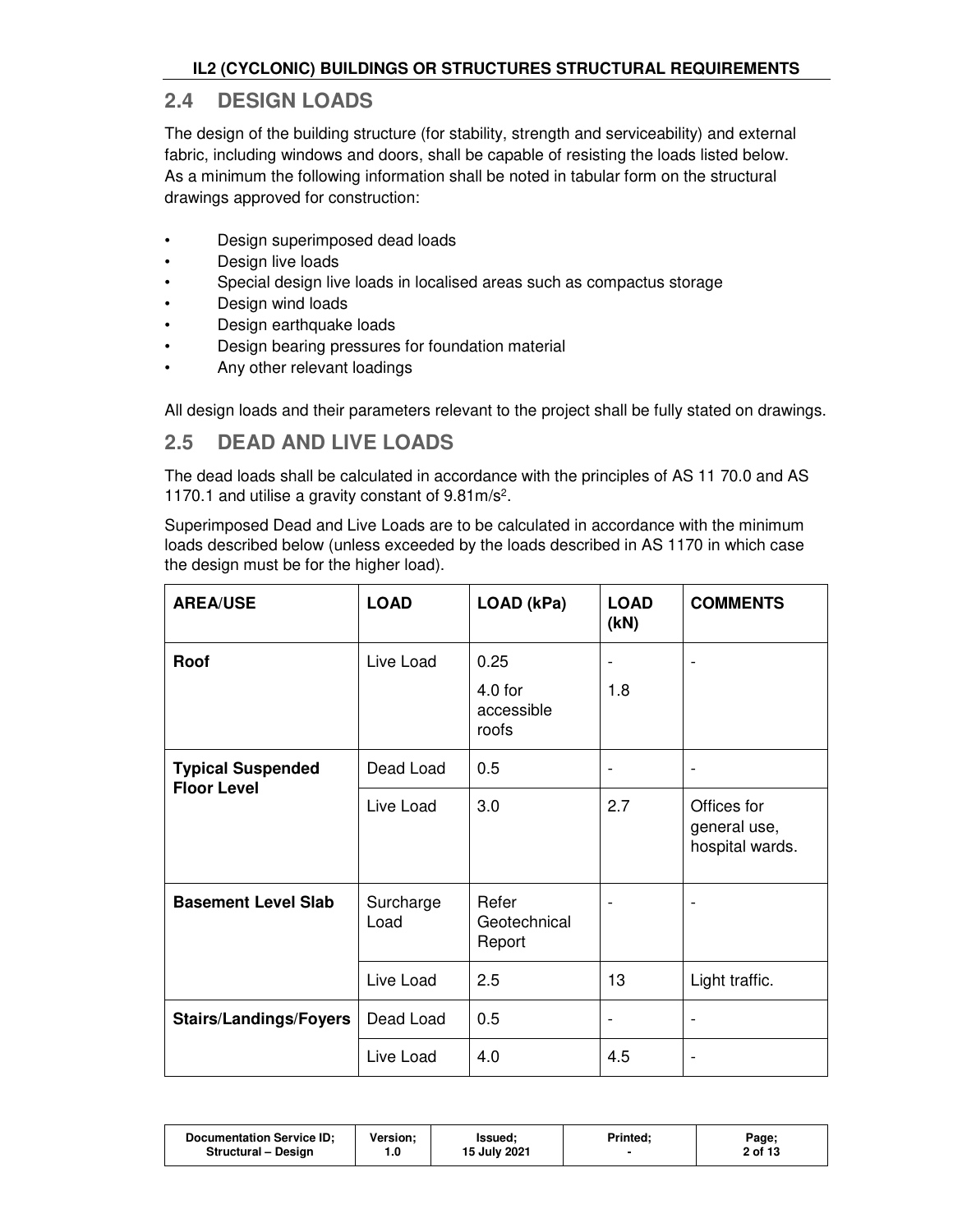| <b>Plant Rooms</b>    | Dead Load         | Plant Loads | -   | $\overline{\phantom{a}}$                                                                     |
|-----------------------|-------------------|-------------|-----|----------------------------------------------------------------------------------------------|
|                       | Live Load         | 5.0         | 4.5 | $\overline{\phantom{a}}$                                                                     |
| <b>Basement Walls</b> | Surcharge<br>Load | Varies      |     | This will vary<br>depending on the<br>methodology<br>chosen to deal<br>with ground<br>water. |

Areas of floor designed to support specific localised heavy loads (e.g. from compactus storage or mechanical plant equipment or vehicles) shall be noted and shaded on the structural floor plans.

## **2.6 WIND LOADS**

The wind forces applied to the building are determined in accordance with AS 1170.2 based on the criteria below.

| <b>ITEM</b>      | <b>DESCRIPTION</b>                          | <b>SYMBOL</b>            | <b>VALUE</b>        | <b>COMMENT</b>                                  |
|------------------|---------------------------------------------|--------------------------|---------------------|-------------------------------------------------|
|                  | Terrain category                            | $\blacksquare$           | To be<br>determined | Design for worst<br>case direction.             |
|                  | Region                                      | $\overline{\phantom{a}}$ | C                   | $\blacksquare$                                  |
|                  | Importance level                            | IL                       | $\overline{2}$      |                                                 |
|                  | Reference probability of<br>exceedance      |                          | 500                 |                                                 |
| <b>Wind Data</b> | Regional wind speed<br>(ultimate)           | <b>R</b> 500             | 69.3m/s             |                                                 |
|                  | Regional wind speed<br>(serviceability)     | $V_{20}$                 | 45.0 <sub>m/s</sub> |                                                 |
|                  | Topographic factor                          | M <sub>t</sub>           | >1.0                | <b>Refer Contour</b><br>Survey to<br>determine. |
|                  | Site shielding factor                       | Ms                       | 1.0                 | Applies for worst<br>case direction             |
|                  | Wind direction multiplier                   | Md                       | 1.0                 | Applies for worst<br>case direction.            |
|                  | Internal pressure coefficient<br>(ultimate) | Cpi                      | $+0.7, -0.65$       |                                                 |

| 15 July 2021<br>3 of 13<br><b>Structural - Design</b><br>0. ا | Documentation Service ID; | Version: | <b>Issued:</b> | <b>Printed:</b> | Page; |  |
|---------------------------------------------------------------|---------------------------|----------|----------------|-----------------|-------|--|
|---------------------------------------------------------------|---------------------------|----------|----------------|-----------------|-------|--|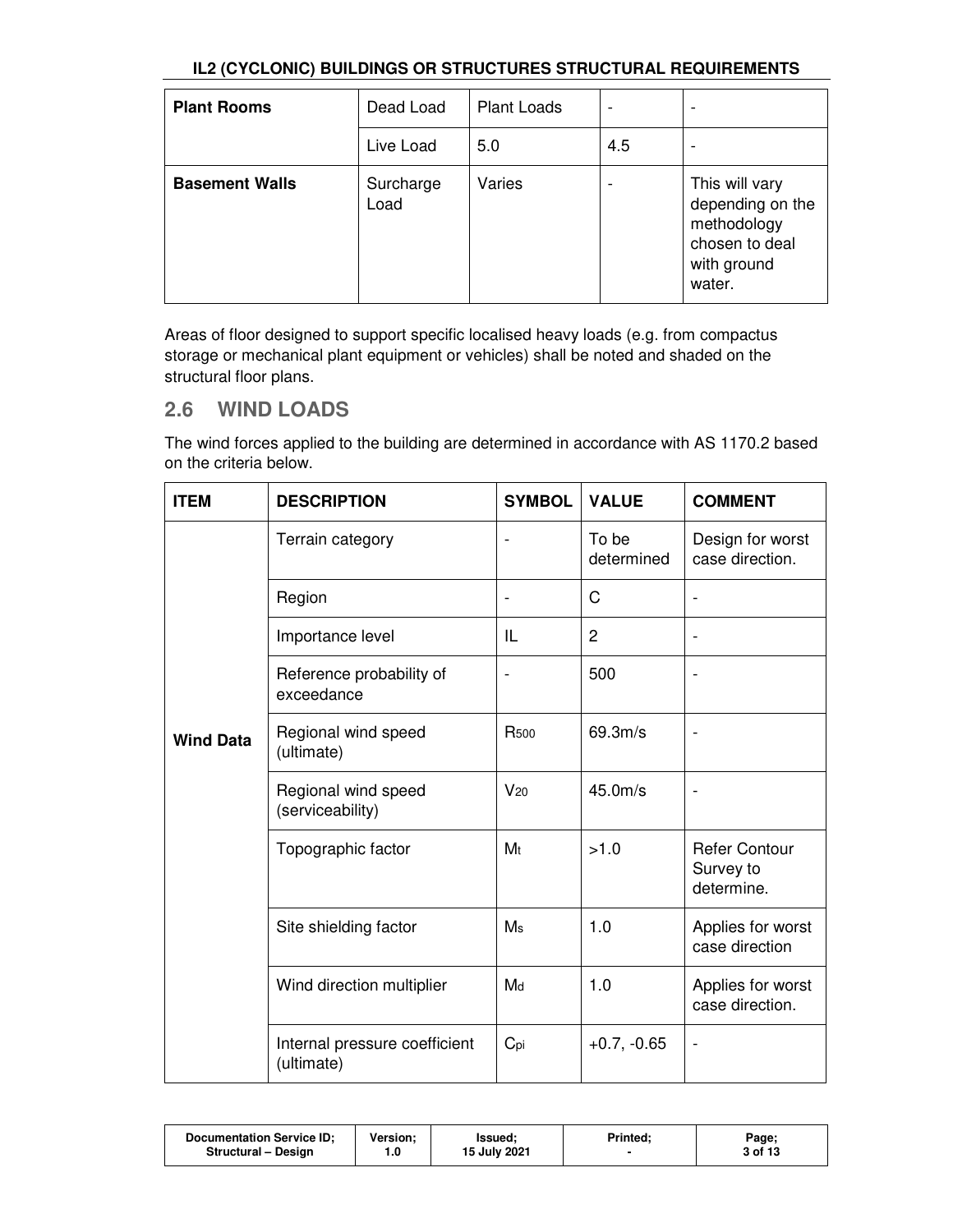## **2.7 EARTHQUAKE LOADS**

The earthquake forces applied to the building are determined in accordance with AS 1170.4 based on the criteria below.

| <b>ITEM</b>       | <b>DESCRIPTION</b>                     | <b>SYMBO</b><br>L | <b>VALUE</b>                        | <b>COMMENT</b>                      |
|-------------------|----------------------------------------|-------------------|-------------------------------------|-------------------------------------|
|                   | Location                               |                   | Darwin<br>(change if not<br>Darwin) |                                     |
| <b>Earthquake</b> | Importance level                       | IL                | 2                                   |                                     |
| <b>Data</b>       | Reference probability of<br>exceedance |                   | 500                                 |                                     |
|                   | Probability factor for<br>earthquake   | Kp                | 1.5                                 |                                     |
|                   | Hazard factor                          | Z                 | 0.09                                | Darwin                              |
|                   | Site sub-soil class                    | Ce/De             | Soil                                | <b>Refer Geotechnical</b><br>Report |
|                   | Earthquake design<br>category          |                   | To be<br>determined                 | Refer Table 2.1 of<br>AS1170.4      |

## **2.8 STRUCTURAL ROBUSTNESS**

Comply with the requirements of AS 1170.0, and ABCB Structural Robustness Handbook (2016).

## **2.9 FOUNDATION DESIGN**

Foundation design shall be based on the recommendations of the Geotechnical Report prepared for the project. Fill material shall be select fill and compacting to 95% (min) MMDD. Depth of footings to be determined by Structural Engineer.

The project title, consultant / author, report number and issue date of the Geotechnical Report shall be clearly noted on the drawings.

## **2.10 EARTH PRESSURE**

Any designed structure, including retaining walls, shall be designed to resist earth pressures in accordance with the recommendations from the Geotechnical Investigation. Basement walls and floors must be protected via subsoil drains.

| <b>Documentation Service ID:</b><br><b>Structural - Design</b> | Version: | lssued:<br>15 July 2021 | Printed: | Page;<br>4 of 13 |
|----------------------------------------------------------------|----------|-------------------------|----------|------------------|
|                                                                |          |                         |          |                  |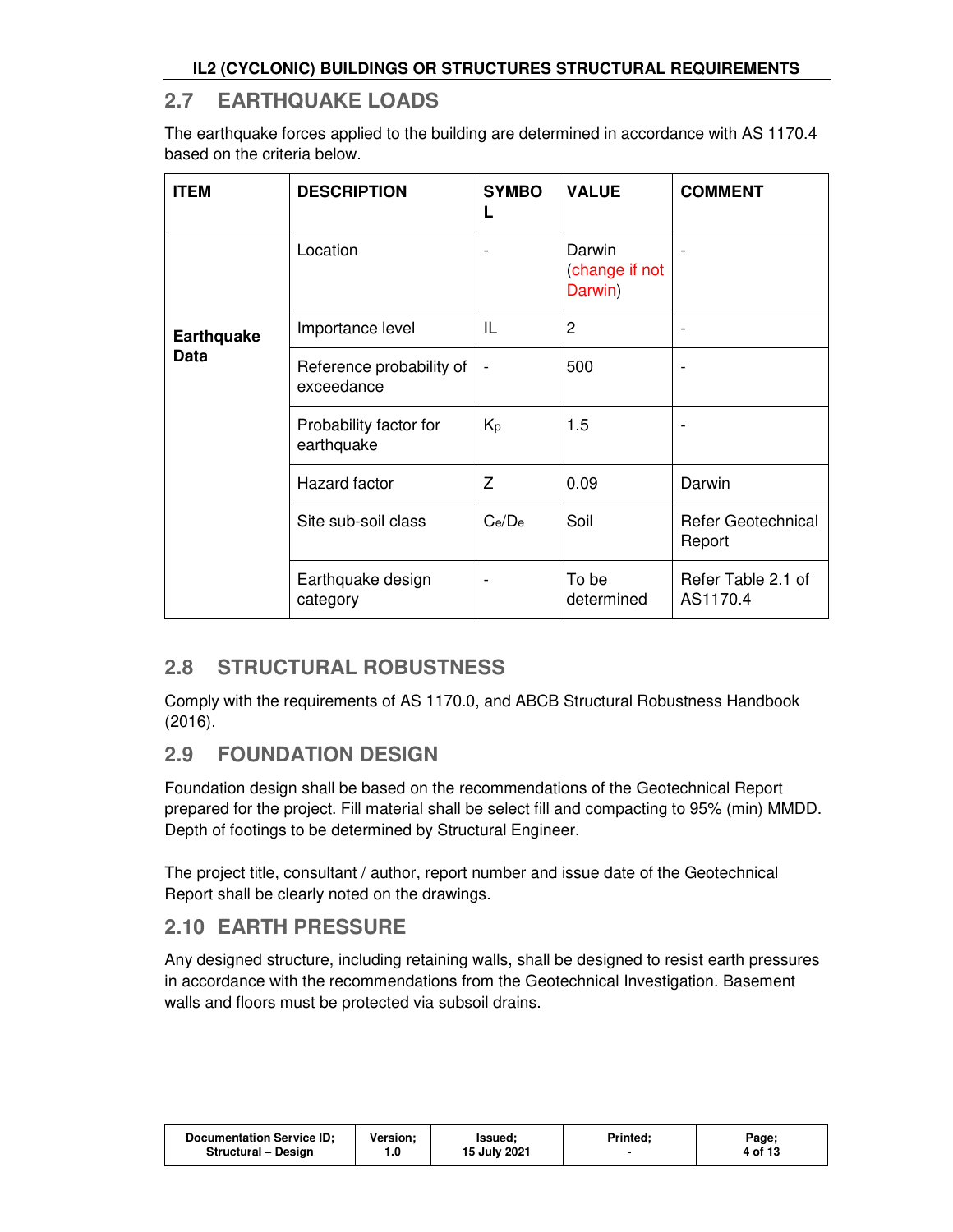## **2.11 FIRE RESISTANCE**

The structure and its component members shall be designed for the appropriate fire resistance in accordance with the relevant Australian Standards and the requirements of the NCC.

## **2.12 STRENGTH**

The structure and its component members shall be designed such that their design strength exceeds the appropriate design actions in accordance with the NCC and the relevant Australian Standards.

## **2.13 STABILITY**

The structure as a whole and its parts shall be designed to prevent instability due to overturning, uplift and sliding in accordance with the NCC and the relevant Australian Standards.

## **2.14 SERVICEABILITY**

The structure and its component members shall be designed for serviceability by controlling or limiting deflection, lateral drift, cracking, and vibration in accordance with the relevant Australian Standards unless noted below.

Unreinforced blockwork is not permitted.

## **2.15 DEFLECTION LIMITS**

| <b>ITEM</b>                  | <b>DESCRIPTION</b>    | <b>APPLIED ACTION</b>                                   | <b>CRITERIA</b><br><b>ADOPTED</b>                                    |
|------------------------------|-----------------------|---------------------------------------------------------|----------------------------------------------------------------------|
| Roof supporting<br>elements  | Mid-span deflection   | $G + \Psi$ <sub>I</sub> Q + W <sub>s</sub><br>$G + W_s$ | Span/300                                                             |
| Floors and floor<br>supports | Mid-span deflection   | $G + \Psi$ <sub>I</sub> Q                               | Span/350 or 30mm<br>Span/500 (under<br>blockwork walls /<br>glazing) |
| Wall elements                | Mid-height deflection | Ws                                                      | Height/250                                                           |
| Transfer structures          | Mid-span deflection   | $G + \Psi$ <sub>I</sub> Q                               | Span/500                                                             |

Generally, deflection limits shall be as per AS 1170.0.

# **2.16 CONCRETE DURABILITY**

All concrete elements of the structure shall be designed for durability in accordance with Table 4.3 of AS 3600, the exposure classification of particular concrete surfaces shall be detailed below;

| <b>Documentation Service ID:</b> | Version: | lssued:      | Printed: | Page;   |
|----------------------------------|----------|--------------|----------|---------|
| Structural - Design              | 1.0      | 15 July 2021 |          | 5 of 13 |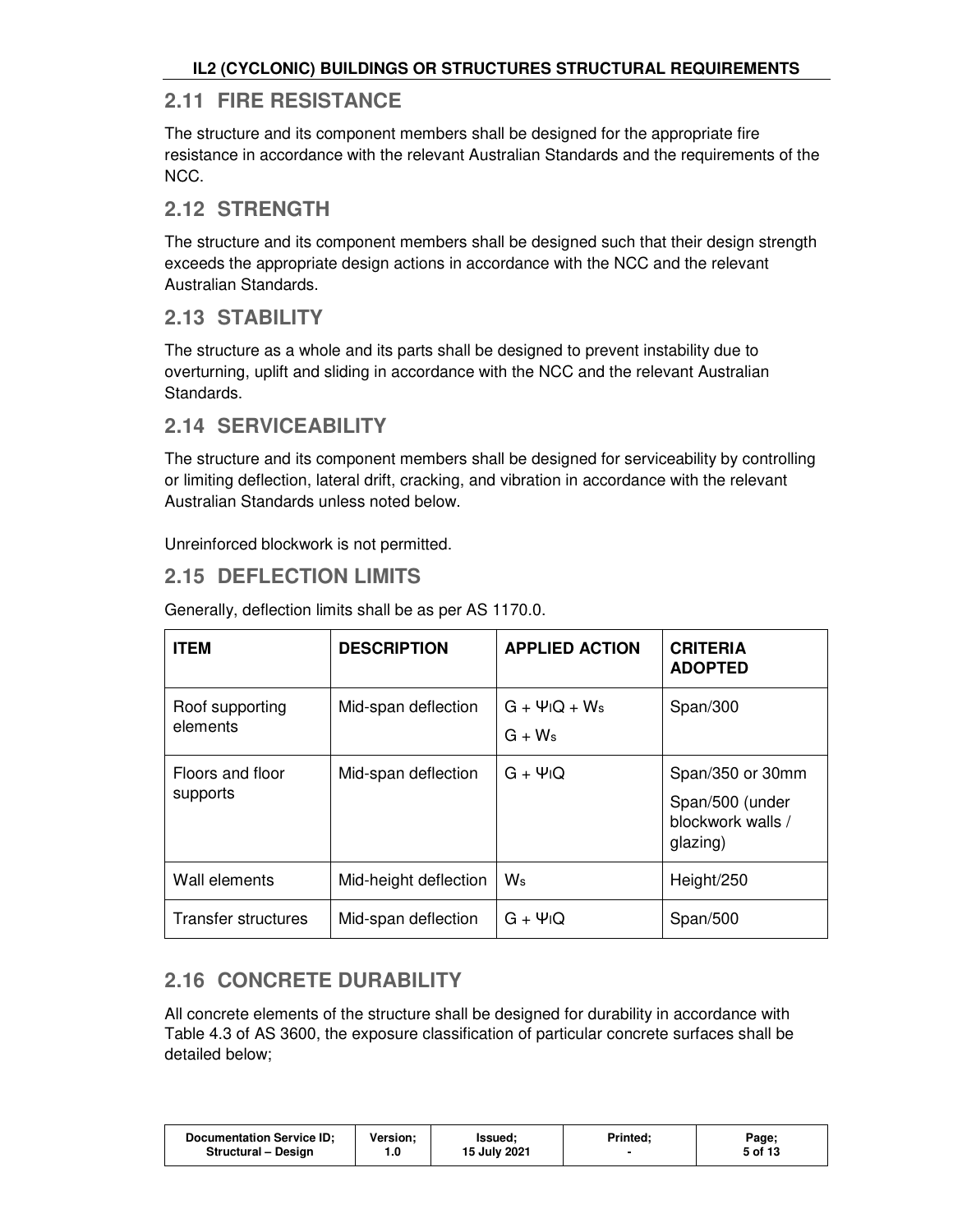| <b>ITEM</b>                          | <b>DESCRIPTION</b>                     | <b>VALUE</b>             | <b>COMMENT</b>                                                                                                     |
|--------------------------------------|----------------------------------------|--------------------------|--------------------------------------------------------------------------------------------------------------------|
|                                      | Design life                            | 50 years                 |                                                                                                                    |
| <b>Concrete</b><br><b>Durability</b> | Concrete<br>exposure<br>classification | A2                       | Surfaces in interior<br>environments / surfaces in<br>contact with ground protected<br>by damp proof membrane      |
|                                      |                                        | B1                       | Near coastal / surfaces in<br>above-ground exterior<br>environments (1km to 50km<br>from coast or tidal estuaries) |
|                                      |                                        | $32MPa$ (f'c)<br>minimum | Vehicle pavements in any<br>location                                                                               |

## **2.17 CRACK CONTROL**

Reinforcement for crack control shall be provided at, or better than, the ratios stipulated in AS 3600. This requirement does not replace any requirement for reinforcement specified for structural integrity.

## **2.18 POST TENSIONED OR PRECAST CONCRETE SLAB**

The adoption of post tensioned or precast concrete system for slab or beam is not allowed without the approval of DIPL.

If post tensioned slabs are installed, the location of all tendons must be marked on the underside of the slab to ensure that any future core holes cut in the slab do not intersect any stressing cables.

### **2.19 WATERPROOFING**

Floors, walls and lift pits shall be fully tanked where below grade or subject to hydrostatic pressure.

## **2.20 STEEL PROTECTIVE COATING**

### **Durability**

The steel protection system shall satisfy the requirement of very long term durability of 25 years to first major maintenance and be warranted for a minimum of 20 years. Name the Principal as the warrantee.

Coating damage caused by welding or flame cutting, or during handling, transport, or erection shall be reinstated in accordance with the provisions of AS/NZS 4680 - Repair after Galvanizing.

Bases of all external structural steel columns must be coated with "Epireze 215", coated 100mm below slab level or top of base plate, and extend to 100mm above finished concrete slab or above concrete collar surface level at the steel.

| <b>Documentation Service ID:</b> | <b>Version:</b> | <b>Issued:</b> | <b>Printed:</b> | Page;   |
|----------------------------------|-----------------|----------------|-----------------|---------|
| Structural - Design              | 0. ا            | 15 July 2021   |                 | 6 of 13 |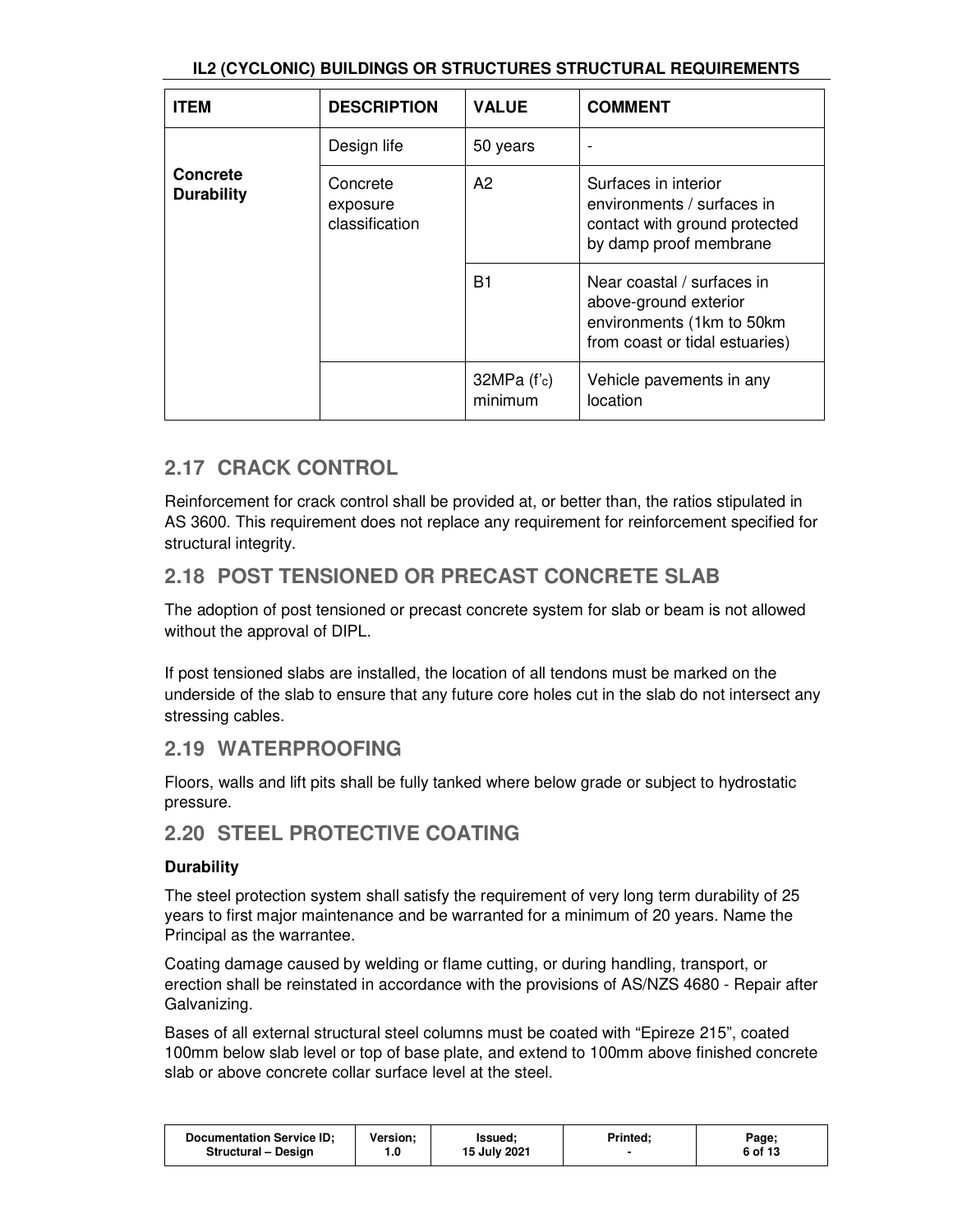External steel columns / stumps surrounded by natural ground shall be encased with a reinforced concrete collar. The collars must extend horizontally a minimum of 100mm from the steel. The collars must be sloped down away from the column and finish not less than 100mm above natural ground level at the highest ground level point adjacent to the concrete collar.

### **Guide Notes**

The steel protective coating/s for the project is to be selected from the following Table with options of inorganic zinc silicate (IZS), hot dip galvanised (HDG), or polyurethane system. Following the identification of the building location and the finish required, select and specify the appropriate coating/s from the Table. The selection of coating is to be read in conjunction with the associated NOTES below the table.

Do not use other protective coatings without approval.

Coating required is HDG, IZS, or polyurethane system (subject to the building location and finish required by the design architect), for all structural steelwork. The selection of coating is to be read in conjunction with the NOTES below the table.

| Table - Steel protective coating selection                                   |                                                                                                                                                                                         |                                                                                                                                                                                                                                                                                                                                                                                                                                                               |  |  |
|------------------------------------------------------------------------------|-----------------------------------------------------------------------------------------------------------------------------------------------------------------------------------------|---------------------------------------------------------------------------------------------------------------------------------------------------------------------------------------------------------------------------------------------------------------------------------------------------------------------------------------------------------------------------------------------------------------------------------------------------------------|--|--|
| <b>BUILDING</b><br><b>LOCATION</b>                                           | <b>COATING</b>                                                                                                                                                                          | <b>COMMENT</b>                                                                                                                                                                                                                                                                                                                                                                                                                                                |  |  |
| Inland<br>tropical<br>(areas more<br>than 0.5km<br>from coast<br>or estuary) | Hop dip galvanised<br>(HDG) - As per Table 1<br>of AS/NZS 4680                                                                                                                          | Steelwork to be galvanised shall be prepared<br>and pre-treated to the requirements of<br>AS 1627.4 and hot dip galvanized in<br>accordance with AS/NZS 2312.2, AS 4650,<br>AS/NZS 4680, and with the Standard<br>Specification for Hot Dip Galvanizing,<br>published by the Galvanizers Association of<br>Australia, accessible via<br>https://gaa.com.au/standard-specification-for-<br>hot-dip-galvanizing/<br>All non-galvanised steelwork is to be blast |  |  |
|                                                                              | Inorganic zinc silicate<br>$(IZS) - 75 \mu m$ DFT (min)                                                                                                                                 | cleaned to a class $2\frac{1}{2}$ finish and primed with<br>75 microns inorganic zinc silicate. Top or<br>finish coat to be as per architectural<br>specification.                                                                                                                                                                                                                                                                                            |  |  |
| Marine<br>(areas<br>0.5km from<br>coast or<br>less)                          | Polyurethane System,<br>total DFT 325 µm -<br>Consists of 75 µm IZS<br>primer, 200 µm high<br>build epoxy (2 pack)<br>intermediate coat, and<br>50 µm polyurethane (2)<br>pack) topcoat | Prepared and primed as above. Colour to be<br>as per architectural specification.                                                                                                                                                                                                                                                                                                                                                                             |  |  |

| <b>Documentation Service ID:</b><br>Printed,<br><b>Version:</b><br><b>Issued:</b><br>15 July 2021<br>Structural - Design<br>1.0 | Page;<br>7 of 13 |
|---------------------------------------------------------------------------------------------------------------------------------|------------------|
|---------------------------------------------------------------------------------------------------------------------------------|------------------|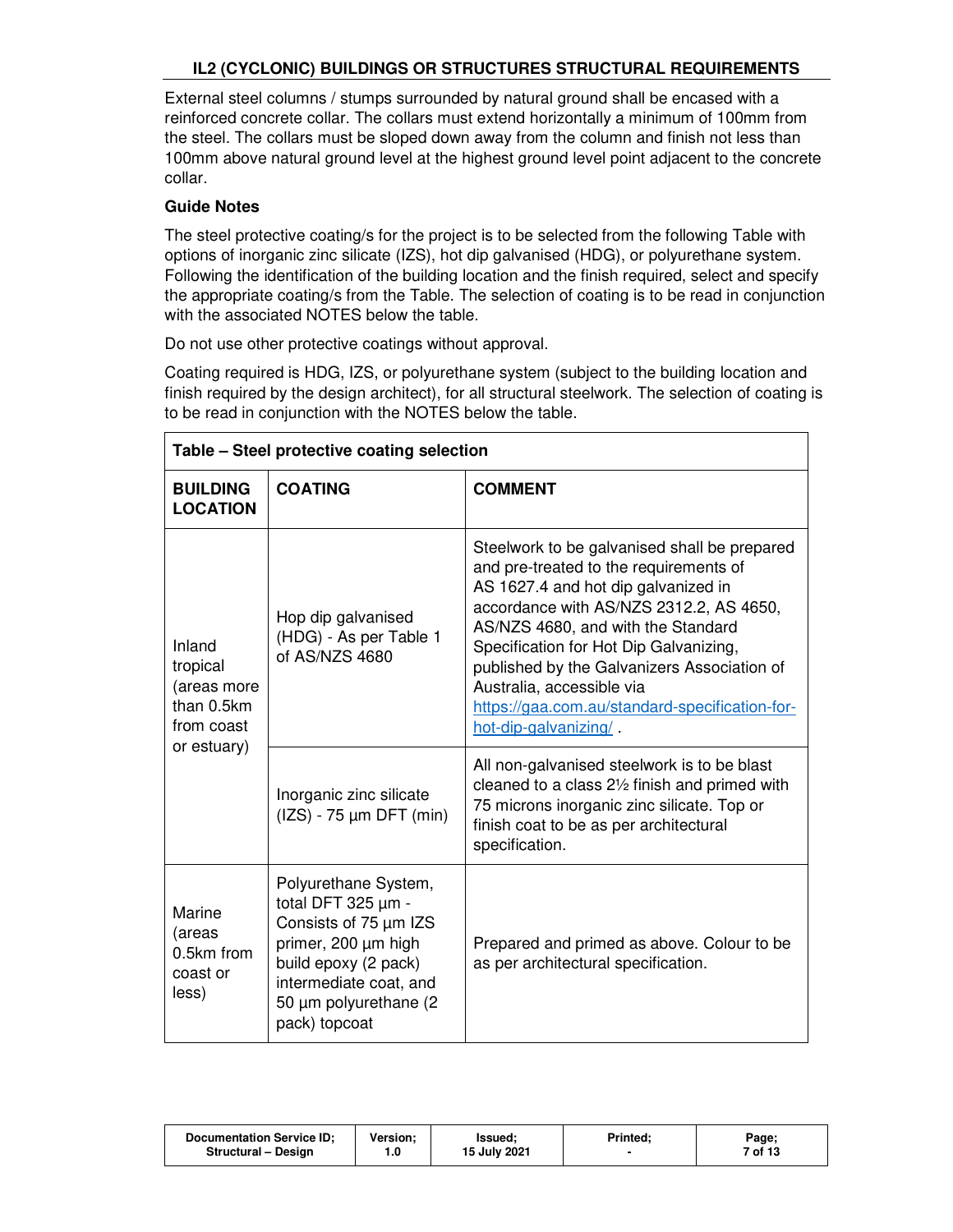#### **NOTES:**

1. For this Guide, durability is defined as the time elapsed before the first major maintenance (recoating) of a coating system becomes necessary, to arrest corrosion.

2. The objective is to achieve maximum durability compatible with the 50 years design life of the structural steelwork, or equal to the expected service life of the structure as defined in the Brief or NCC.

3. The design of the structure influences the choice of a protective coating. As a general rule, important, difficult to access, and complicated structures should be given long-life systems to reduce the amount of costly maintenance. More durable coating at the beginning is more sustainable and this will lead to cost saving in the long run with less or no recoating required (lower lifecycle cost).

4. Any components of the structure which are not accessible after assembly should be provided with a corrosion protection system that will remain effective for the service life of the structure. If this cannot be achieved by means of a protective coating system, other measures, such as manufacturing from corrosion-resistant material, designing for replacement, or specification of a corrosion allowance, should be taken.

5. IZS and HDG have been chosen as the preferred steel protective coating systems due to their proven performance, superior durability and less maintenance (lower frequency of recoating required) than other products. Both have been shown to have a very long life to first maintenance in most environments and often no maintenance will be required during the entire life of the project.

6. As a guide, colour or architectural paint coated finish steel shall have a protective coating of IZS. Buildings located within the tropical, arid and more than 0.5km from the coast or tidal estuaries shall be coated with IZS or HDG. Steel surfaces vulnerable to corrosion in the coastal fringe would require a polyurethane coating system. Coastal fringe includes areas up to 0.5km from the coast or tidal estuaries.

7. The coating systems apply to all structural steelworks of the project, including internal and external (exposed) located steel members. This standardised approach minimises confusion and errors in design and fabrication, easier for quality control in verification and inspection, and provides consistency among all DIPL projects.

8. Specifiers to nominate the coating systems suitable for the project based on the coating options and criteria from the Table as well as other criteria stated in this Guide.

9. For works associated with refurbishment of existing steelwork, minor and temporary structures, or if only a shorter working life is required, a cheaper, less durable system may be sufficient. However, this will need to be assessed on a case by case basis, and be subject to approval by DIPL.

10. In the regional centres such as Tenant Creek and Alice Spring Springs where HDG facility is unavailable, specifiers are reminded to also consider local industry capacity to undertake the coating work, and the logistics of having to have the coating undertaking elsewhere if HDG is specified for the project in the area.

11. For this Guide, the atmospheric corrosivity category has been assessed as C5 for the areas of Coastal fringes, Tropical Inland or C4 for the areas north of Tennant Creek and up to the Top End, and C3 for the arid areas south of Tennant Creek to Central Australia.

12. Due to potential surface exposure to micro-climatic circumstances of damp and mild humidity, condensation, acidic or alkaline (fallout) mist generated from the air-conditioning cooling tower, extreme hot or cold weather, and windborne abrasives (e.g. sand or soil), which can contribute to coating degradation, the areas south of Tennant Creek to Central Australia within the NT has been assessed as C3 in atmospheric corrosivity category.

### **2.21 DISSIMILAR METALS**

Contact between dissimilar metals shall be avoided to prevent galvanic corrosion. Special attention is required to reliably achieve isolation between dissimilar metal surfaces using marine-grade stainless steel inert spacers or washers.

## **2.22 GEOTECHNICAL INVESTIGATION**

Prepare a written geotechnical investigation report of the site including any car parking areas.

| Documentation Service ID;<br><b>Printed:</b><br><b>Version:</b><br>Page;<br>lssued:<br>15 July 2021<br>8 of 13<br><b>Structural - Design</b><br>. .0 |
|------------------------------------------------------------------------------------------------------------------------------------------------------|
|------------------------------------------------------------------------------------------------------------------------------------------------------|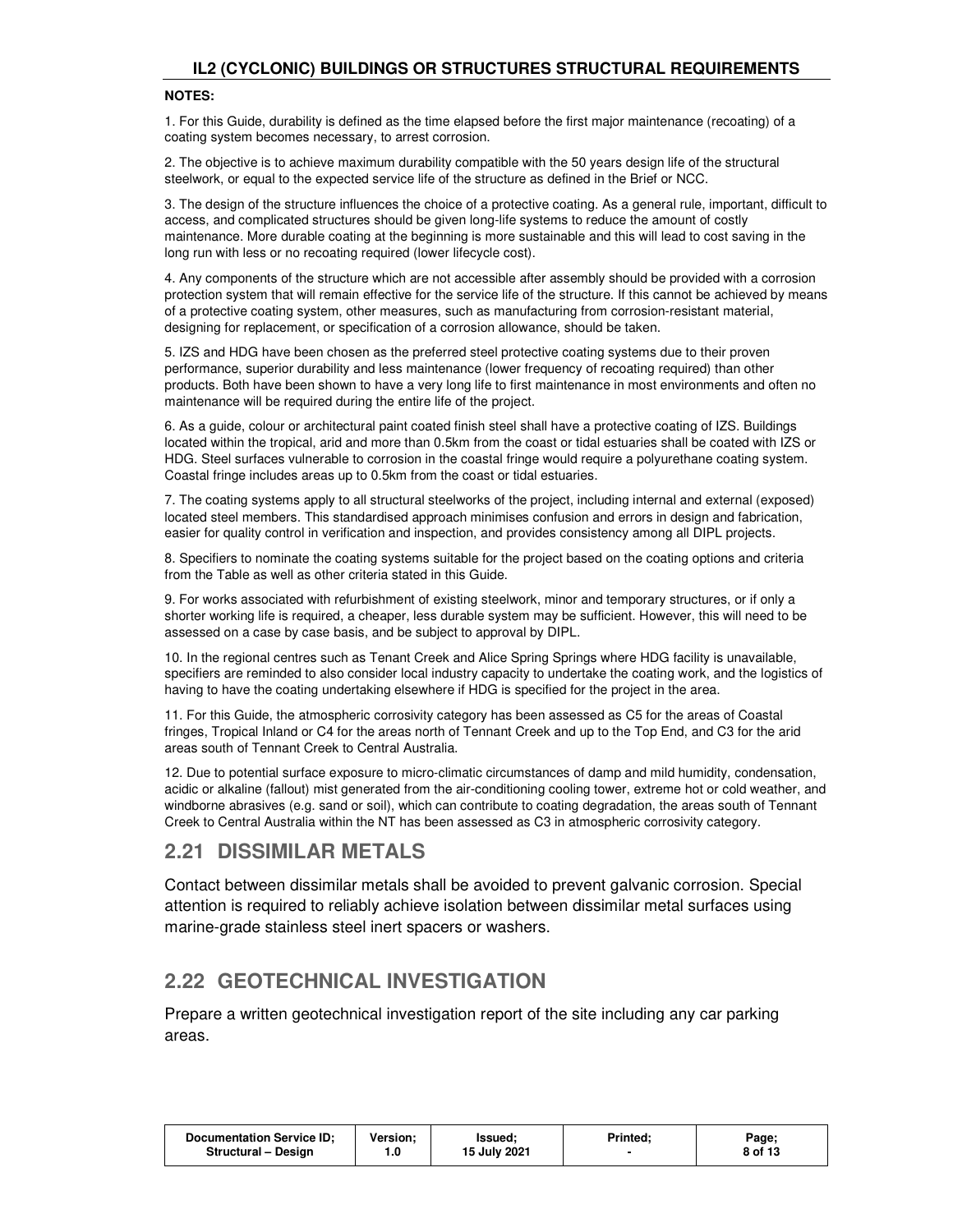The report shall provide information on subsurface conditions across the site, including but not limited to:

- Provide assessment of soil materials encountered across the site
- Site classification in accordance with AS 2870
- Recommendations on site preparation and earthworks requirements, including suitability of in-situ material for re-use as fill, placement of fill, compaction criteria and testing requirements
- Recommendations on suitable foundation systems
- Provide foundation design parameters, including allowable soil bearing pressures and estimated soil settlements
- Assessment of the site factor for earthquake design in accordance with AS 1170.4
- Assess pavement requirements and provide pavement subgrade design parameters, including CBR
- Provide comments on site drainage and groundwater
- Identify anticipated construction difficulties and provide possible solutions

The investigation shall be carried out by an experienced and qualified Geotechnical Engineer.

## **2.23 STEEL STUD WALL FRAME**

Studs of light gauge "C" sections shall be no less than 1.6mm BMT.

Drawing details must include, but not be limited to, full elevation of every wall frame, member section sizes, welding connection, cast-in hold-down bolt information, and specification of Alcor flashing between base of bottom plate and concrete.

Fixing of bottom plates to concrete slab must be by galvanised cast-in bolts. Do not use other mechanical fixings, nor chemical anchors, for the fixing without approval.

Do not specify manufacturer proprietary systems.

Do not specify manufacturer to design, manufacture, and certify for structural stud wall frames.

### **2.24 PROPRIETARY TRUSS**

Do not use proprietary steel or timber trusses without approval.

Do not use light gauge cold formed "C" channel sections for trusses.

### **2.25 MASONRY**

Drawings to specify clean out inspection holes at base course of all reinforced and core fill cores. Clean out all cores to be filled progressively as the work proceeds.

Drawings are required to show full elevations of all external and internal shear blockwork walls.

| <b>Documentation Service ID:</b><br><b>Structural - Design</b> | Version: | lssued:<br>15 July 2021 | <b>Printed:</b> | Page;<br>9 of 13 |
|----------------------------------------------------------------|----------|-------------------------|-----------------|------------------|
|                                                                |          |                         |                 |                  |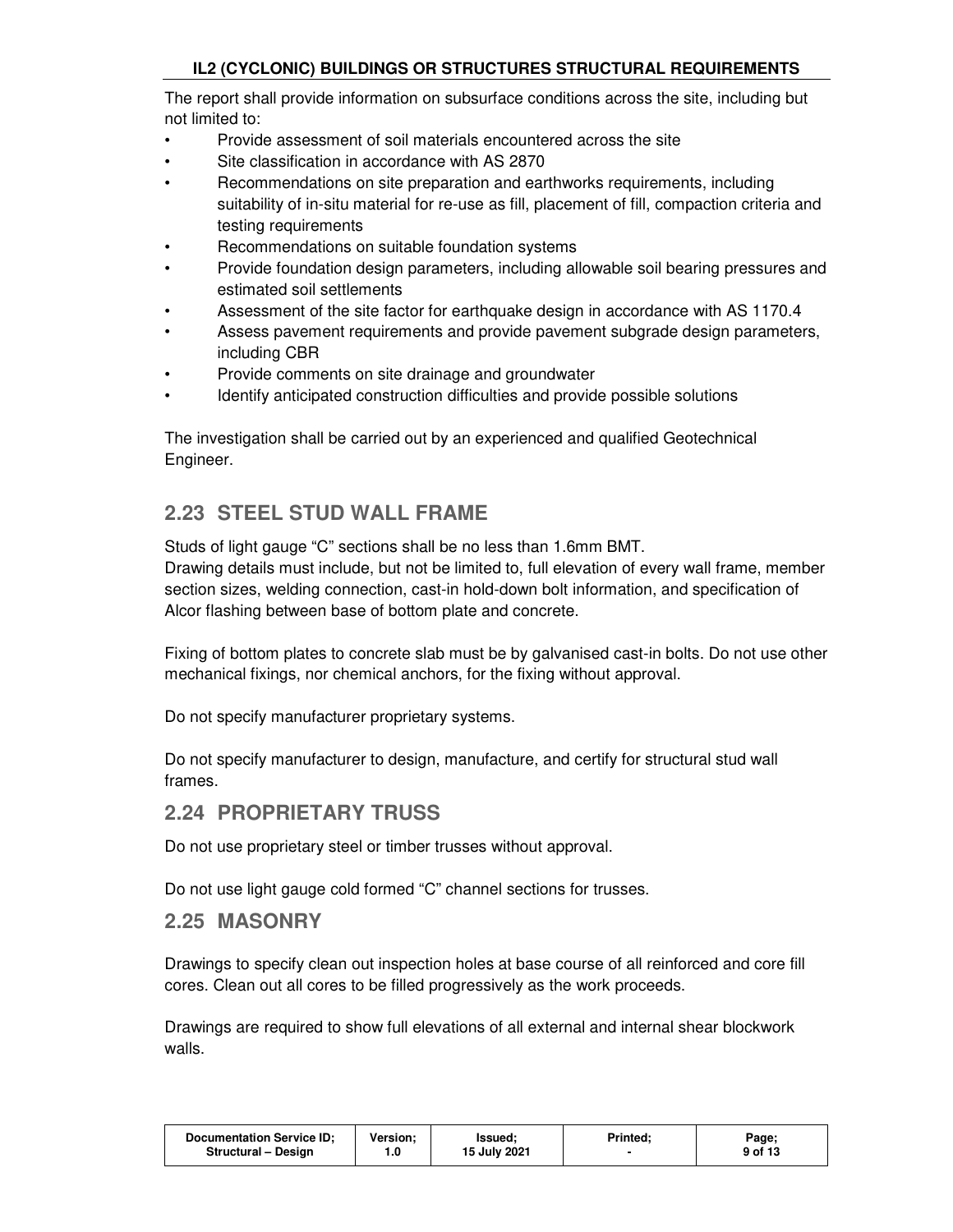Window sills are required to be fixed to bond beam with galvanised N12 shear pins at 600mm centres and at each window mullion.

All external blockwork, wet area blockwork, blockwork below ground level and for the first 3 base courses above finished floor level shall be constructed using mortar with a damp-proof admixture such as "Cementaid Calblack" or similar. This needs to be clearly noted on the drawings.

The use of unreinforced blockwork or brick masonry walls is prohibited.

Blockwork control joints shall be provided in walls to minimise the effects of linear shrinkage, temperature variations, creep, and subgrade movement. All joint locations to be clearly marked on slab plans and wall elevations.

## **2.26 METAL CAPPING AND FLASHING**

All exposed parts of flashing and capping are to be screw fixed with No. 14 class 4 HH screws with EPDM seal. Fixing distances to be fully detailed and in accordance with AS 1562.1:2018 for cyclonic regions. This needs to be noted on the drawings.

## **2.27 METAL ROOF AND WALL SHEETING**

All metal sheeting to be colorbond steel.

Sheeting thickness to be 0.48mm BMT minimum with Class 4 finish fixing screws.

Ceiling sheeting thickness can be 0.42mm BMT.

## **2.28 HOLD-DOWN ANCHOR**

All vertical hold-down anchors are to be cast-in system.

Do not use other mechanical, nor chemical anchors as column or stub column hold-downs without approval.

## **2.29 LOCATION OF WALLS, COLUMNS AND WALL BRACING**

The design of the structure shall incorporate flexibility for future changes in internal layout or use. This requirement should be reflected in the design of the building structure. The use of internal walls as load bearing or structural walls is to be avoided where possible.

Careful consideration must be given to the location of columns within the building. Columns within the body of a functional space should be avoided wherever possible.

Walls required for bracing purposes should be carefully located so as not to impact severely on flexibility to rearrange the internal layout in the future.

| <b>Documentation Service ID:</b> | Version: | lssued:      | Printed: | Page;    |
|----------------------------------|----------|--------------|----------|----------|
| <b>Structural - Design</b>       | 0. ا     | 15 July 2021 |          | 10 of 13 |
|                                  |          |              |          |          |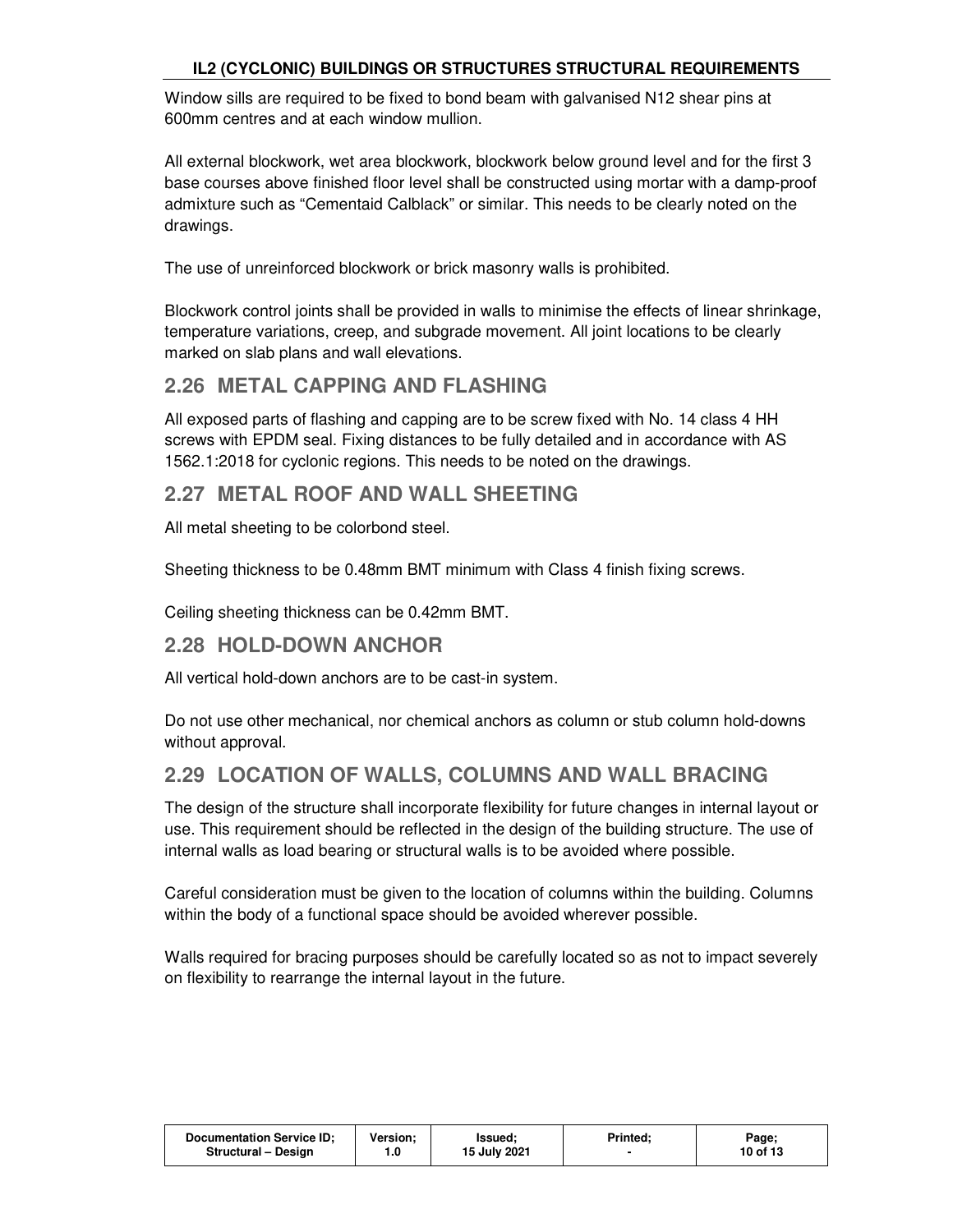## **2.30 GROUND SLAB MOISTURE BARRIER AND BEDDING SAND**

All floor slabs on ground shall be placed on moisture barrier equivalent to 300 micron thick 'Fortecon' polythene membrane, turned up at the perimeter and with all joints and penetrations sealed.

The use of 200 or 300 µm termite barrier polymer sheet (e.g. HomeGuard or similar product) as moisture barrier or damp proof membrane is prohibited.

Bedding sand shall be a naturally occurring material that has a high clay/fine silt content to ensure the material can hold its shape when used under concrete slabs. The specification or use of manufactured quarry sand as bedding sand is prohibited. This needs to be clearly noted on the drawings.

## **2.31 EXTERNAL SLAB**

External slabs associated with buildings are to be documented as part of structural documentation. This includes slabs for under cover walkways, verandahs, carports, and path slabs linking between buildings.

Do not document external slabs of buildings as part of civil design documentation.

## **2.32 SLAB JOINTS**

Slab joints whether for contraction, expansion, or construction must be considered and documented as part of structural documentation. All joint locations to be clearly shown on the slab plans.

Slabs with architectural significance or visible surfaces must be carefully designed to minimise cracking.

Do not document joint locations and details of building slabs as part of architectural or civil documentation.

## **2.33 TIMBER PRODUCTS**

Do not use timber material for any part of the structural work without approval.

## **2.34 DESIGN ENGINEER**

The structural engineer responsible for the design and certification shall be a NT Registered Building Practitioner (Structural) with extensive experience and proven track record in design and construction for buildings commensurate with the value, usage and complexity of the building works.

### **2.35 DRAWINGS**

The drawings shall comply with the following principles/requirements.

The drawings shall comply with NTG Technical Drawings Part 1 and 3.

| Documentation Service ID; | Version: | lssued:      | Printed: | Page;    |
|---------------------------|----------|--------------|----------|----------|
| Structural - Design       | . .0     | 15 July 2021 |          | 11 of 13 |
|                           |          |              |          |          |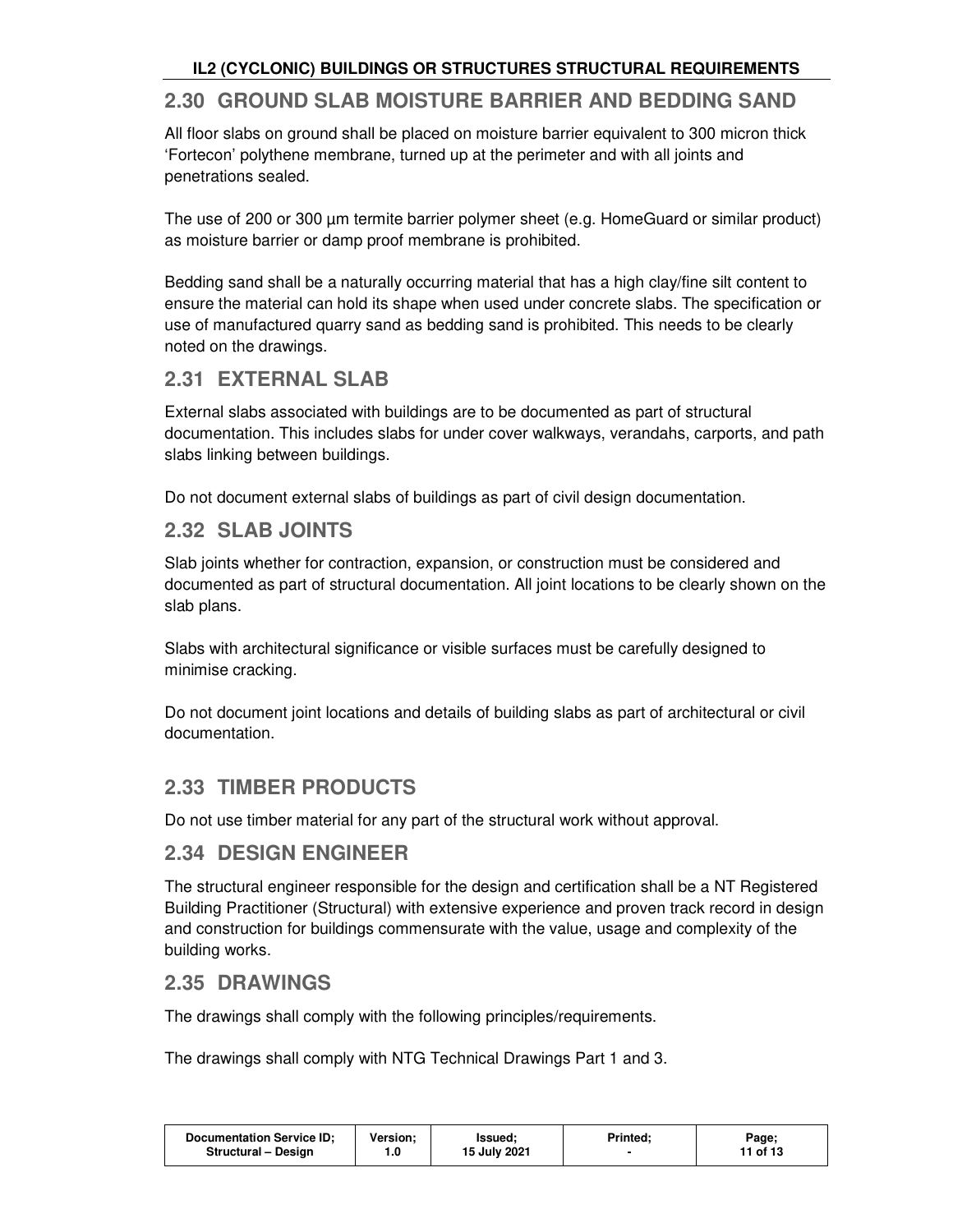There should be no conflict between the Structural drawings and other discipline drawings.

Incomplete structural documentation is not acceptable.

Structural notes should not be excessive with only the notes that are relevant shall be shown. Notes that are not relevant shall not be included.

All graphical details shall be drawn to the right scales. The outlines and details of a representation should be proportional to the represented part.

Details shall be unambiguous and clear. For any feature of a drawing, there shall be only one interpretation. It should be easy to understand for each involved person. Details by description without actual graphical illustration is not acceptable.

Details of a specific nature and particular to an individual project need to be fully detailed in the drawings. It is important to ensure that the coverage is comprehensive. If a specific detail is required that is not similar to any other previously shown detail, it should be shown.

Details of specific nature based on standardise details are not acceptable. The details shall be purposely drawn to reflect and illustrate the detail envisaged.

Non-standard or typical details shall be clearly cross-referenced to the appropriate design layout/elevation/section. Poor or erroneous cross-referencing is not acceptable.

Standard details not relevant or applicable to the project shall not be included as part of the detailing.

Areas of floor designed to support specific localised heavy loads (e.g. mechanical equipment or compactus storage) shall be noted and highlighted on the structural floor plans.

Amendments when required on drawings should be shown clouded and tagged with an appropriate mark in accordance with NTG Technical Drawings Part 1. Additionally, the amendment table within the title block of the drawing should be updated (with a brief description) to reflect the amendment.

## **2.36 TENSIONED MEMBRANE AND FABRIC SHADE STRUCTURE**

Fabric shade structures to be designed in accordance with NTG Technical Directive (No. IPD04-01) issued 25 May 2004 (amended 18 February 2019).

This applies to all structures clad with tensioned shade cloth or waterproof fabric.

Design and construct the tensioned membrane structure in the same manner and for the same engineering loads as conventional structures.

| Documentation Service ID;<br>Version:<br><b>Printed:</b><br>Page;<br>Issued:<br>15 July 2021<br>12 of 13<br>Structural - Design<br>0. ا |
|-----------------------------------------------------------------------------------------------------------------------------------------|
|-----------------------------------------------------------------------------------------------------------------------------------------|